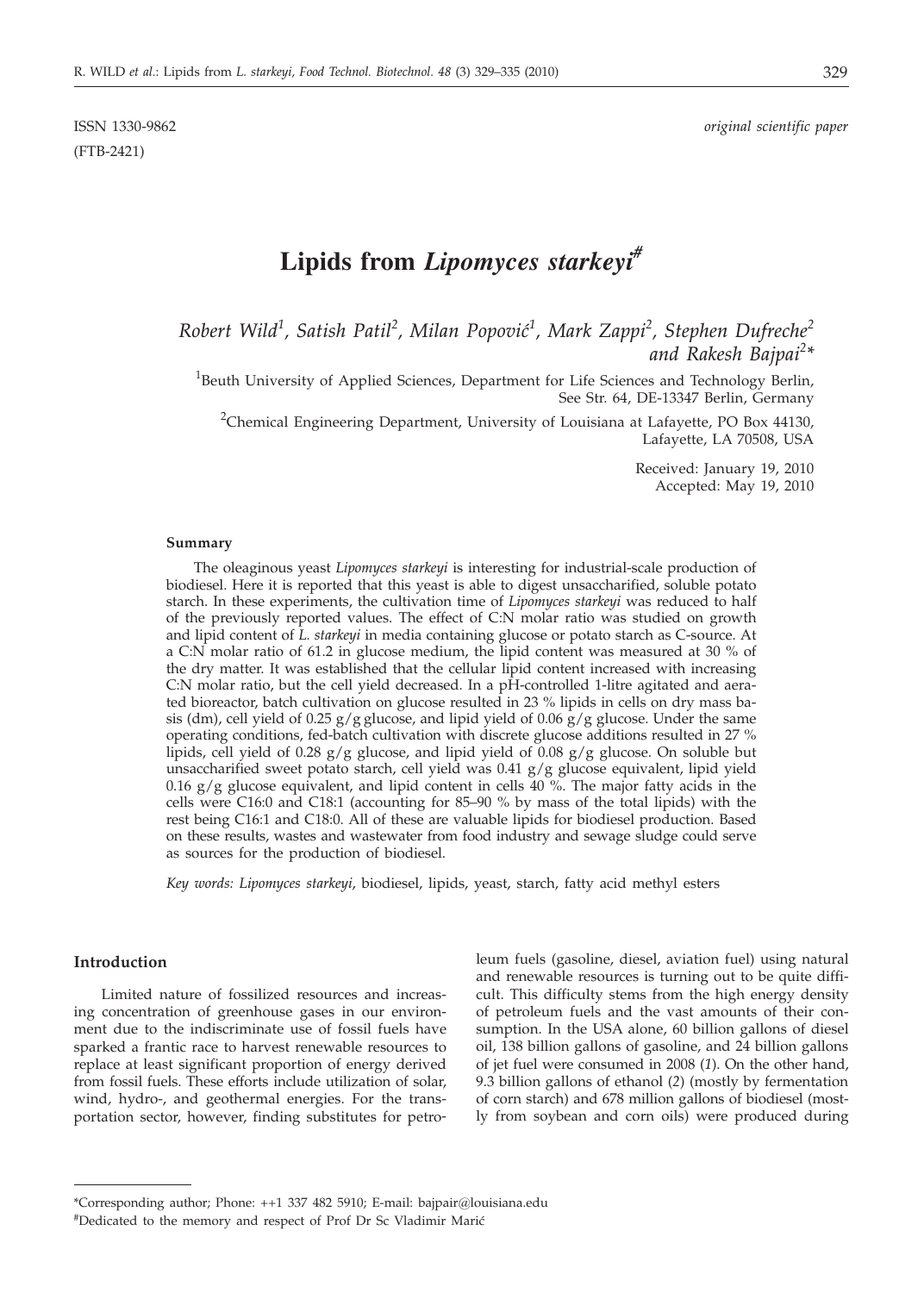the same period (*3*), and this consumption is already straining the market prices of corn starch and soybean oil (*4*). Lignocellulosic biomass is presently being targeted as a major non-food source of carbohydrates for the production of bioethanol and liquid fuels from gasification/liquefaction intermediates (*5*). Similarly, algae are being targeted for the production of lipids that can be transformed into fatty acid esters, followed by blending into diesel and other fuels (*6*). Both of these technologies are still not commercial. On the other hand, there are several smaller but still significant sources of carbohydrates and lipids that can be readily used for production and consumption of fuels in local markets. These include waste grease and wastes from municipal and industrial enterprises. Specifically, the carbohydrate-rich wastes from food canning industries have a high potential as carbon source for production of lipids. Substantial quantities are available also as culled potato and sweet potato that are deemed too small, too large, or too unsightly for further processing (*7*).

Carbohydrates in the raw materials mentioned above are mostly starchy in nature and these can be microbially transformed into lipids. Several heterotrophic microorganisms, classified as oleaginous, are able to accumulate over 20 % of their dry mass as lipids (*8*). Some, such as *Rhodosporidium* sp., *Rhodotorula* sp., and *Lipomyces* sp., accumulate as much as 70 % of their dry biomass as intracellular lipids (*8,9*). The majority of those lipids are triacylglycerides (TAG) containing long chain fatty acids that are comparable to vegetable oils (*10*). The pattern of lipid accumulation in microorganisms has been well studied. It is known that lipid production requires a medium with an excess of sugars or similar components and limited amount of other nutrients, usually nitrogen and phosphate (*11*). Thus, oleaginous potential is critically affected by the carbon/nitrogen (C:N) molar ratio of the culture and other factors like aeration, inorganic salts, *etc*. Recently, a lipid-producing yeast, *Lipomyces starkeyi,* has attracted considerable attention (*11*–*16*). It has been grown to high cell densities using fed-batch techniques and ethanol as a carbon source (*16*). *Lipomyces starkeyi* has been shown to possess an ability to digest carbohydrates present in wastes (*12*). Although the costs of microbial oil production are currently higher than those of vegetable oil, utilization of waste containing carbohydrates has the potential to improve the techno-economics of microbial oil production.

Several physiological studies relating to growth and lipid production by *Lipomyces starkeyi* have been reported in literature (*13*). These studies are concerned with growth on glucose (*14*), glucose and xylose (*15*), ethanol (*16*), sewage sludge (*12*), and cheese whey permeate (*17*). Lipid content in cells grown on glucose has been reported. However, fatty acid profiles of lipids produced by *Lipomyces* grown on glucose have not been reported. Lately, most of the published work involving *Lipomyces starkeyi* has included substrates such as ethanol and sewage sludge, and fatty acid profile of lipids in cells grown on these substrates has been reported (*12*,*16*). Still, information concerning the effect of medium composition and conditions on the cell growth, lipid production and fatty acid profile in *Lipomyces starkeyi* NRRL Y-11557

grown on carbohydrates such as glucose and starch is conspicuously missing from published literature.

We have explored the potential of *Lipomyces starkeyi* to utilize starch-bearing wastes for the production of microbial oils. Cell growth and lipid production on glucose and soluble starch have been investigated and lipids produced have been characterized. The results of this work are presented in this paper. Specifically, the results dealing with selection of a suitable medium, environmental conditions for the growth of cells, the effect of C:N molar ratio on the growth and lipid accumulation of *Lipomyces starkeyi* in shake flasks, and experimental results in agitated and aerated bioreactor have been described.

## **Materials and Methods**

*Lipomyces starkeyi* NRRL Y-11557 was obtained from National Center for Agricultural Utilization Research, United States Department of Agriculture Laboratory, Agricultural Research Service (USDA, ARS), Peoria, IL, USA. Colonies of *Lipomyces starkeyi* were grown on agar slants at 30 °C. The slants were prepared with 3  $g/L$  of malt extract, 2.5 g/L of yeast extract, and 2 % agar in deionized water (*14*). For growth on starch, the composition of agar slant was modified to contain 2 % (*m/V*) soluble potato starch, 0.5 % (*m/V*) yeast extract, 1 % peptone, and 2 % agar (*18*). The agar slants were stored in the refrigerator and propagated monthly. Inocula for experiments were prepared by incubating the refrigerated cells on fresh agar slants for 48 h at 30  $^{\circ}$ C, followed by two successive cell propagations in liquid media at 30 °C, once for 48 h and the second time for 30 h. This inoculum preparation protocol resulted in reproducible growth in experimental shake flasks. The composition of the fermentation (F) medium  $(n(C):n(N)=61.2)$  containing glucose was: 30 g/L of glucose,  $1 g/L$  of  $(NH_4)$ ,  $SO_4$ ,  $1.5 g/L$ of yeast extract, 2.5  $g/L$  of Na<sub>2</sub>HPO<sub>4</sub>·7H<sub>2</sub>O, 7  $g/L$  of  $KH_2PO_4$ , 0.15 g/L of MgSO<sub>4</sub>·7H<sub>2</sub>O, 0.1 g/L of CaCl<sub>2</sub>·2H<sub>2</sub>O, 8.2 mg/L of FeSO<sub>4</sub>, 10 mg/L of ZnSO<sub>4</sub>·H<sub>2</sub>O, 7  $\mu$ g/L of  $MnSO_4·H_2O$ , 9.41 µg/L of  $CoCl_2·6H_2O$  and 10 mg/L of CuSO<sub>4</sub>. In starch medium, 30  $g/L$  of glucose were replaced with 27.3  $g/L$  of starch (equivalent to 30  $g/L$  of glucose). Different C:N molar ratios were achieved by varying the amount of ammonium sulphate. The pH of the media was adjusted using 1 M NaOH and/or 1 M HCl.

Shake flask experiments were carried out in 500-mL baffled flasks containing 125 mL of media. Inoculum level was 4 % (by volume). Incubations were done at 30  $^{\circ}$ C and 140 rpm in an orbital shaker. Cultivations were carried out in a controlled-pH 1-litre working volume Multigen Convertible Bench-Top Culture Apparatus Model F-1000 (New Brunswick Scientific Co, Edison, NJ, USA). Aeration rate was 1 vvm. Agitation rate in the bioreactor was 1000 rpm. pH was controlled at 5.5 by the addition of 1 M NaOH solution.

The cell density was measured as dry mass. Glucose, sucrose and maltose concentrations were measured using HPLC. Starch was analyzed using iodine staining (*19*). The lipids were extracted from the centrifuged cells using a modified Bligh and Dyer method (*20*), and from the freeze-dried cells using Accelerated Solvent Extractor (ASE300 from Dionex, Sunnyvale CA, USA). In both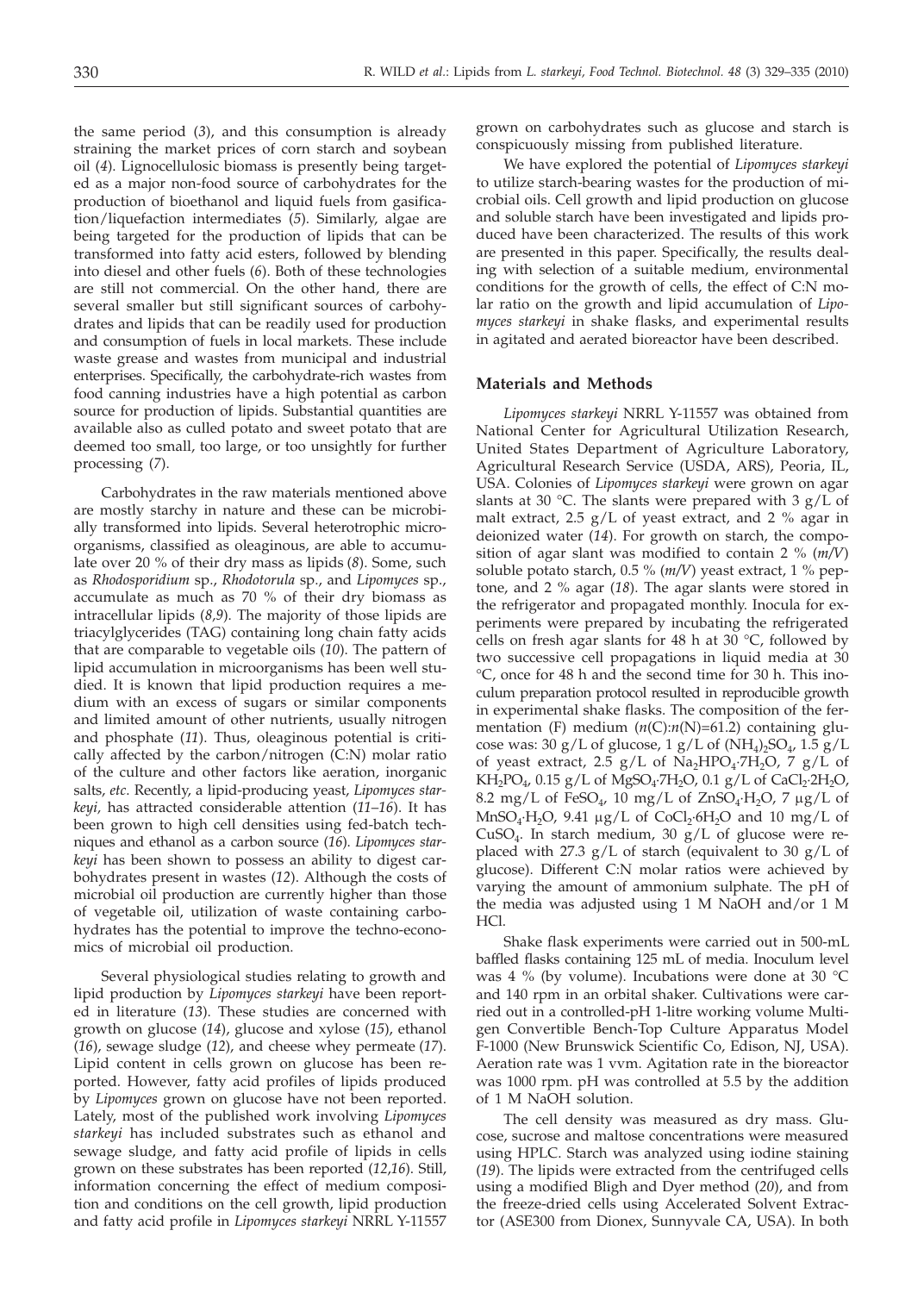cases, C13:0 fatty acid was added before extraction as an internal standard. Bligh and Dyer extraction involved chloroform-methanol solvent system. The conditions used for ASE extraction were as follows: volume of extraction cell – 40 mL; solvent system – either hexane or chloroform-methanol mixture; sample size – 2 g of freeze-dried microbial cells with hexane and 1 g of freeze-dried microbial cells with chloroform-methanol; operating pressure – 103.4 bar; oven temperature – 125  $\degree$ C for hexane and 40 °C for chloroform-methanol system; cycles – two, each consisting of filling the extraction cell with a solvent, oven heat up time of 6 min, static time of 5 min, purging with nitrogen at 10.34 bar for 60 s, flushing with solvent (60 % of cell volumes) followed by nitrogen purge for 60 s. Lipid content in the cells was analyzed by gravimetric analysis following the extraction. Fatty acid content in the lipids was determined by formation and analysis of methyl esters of extracted lipids in a GC-MS. The details of experimental and analytical procedures were reported by Wild (*21*).

### **Results and Discussion**

## *Selection of growth medium through shake flask experiments*

Shake flasks were used to identify a desirable growth medium and pH value for cultivation. Three nutrient media, yeast malt extract (YM) medium of Uzuka *et al*. (*22*), S medium of Yamauchi *et al*. (*16*), and fermentation (F) medium of Suutari *et al*. (*23*), were evaluated for growth and lipid production. F medium, composition reported in Materials and Methods section, with initial pH value adjusted to 5.5, resulted in the highest maximum specific growth rate of cells and shortest cultivation times. It is a semi-synthetic medium in which a major portion of nitrogen (N) is supplied in the form of ammonium ions; some N is supplied by the yeast extract as well. As reported by several authors, nitrogen limitation triggers the accumulation of lipids in lipid-producing cells (*16*). F medium was used in all the subsequent experiments as the use of this medium permits easy manipulation of C:N molar ratio in the medium.

Results of two shake flask experiments with medium F  $(n(C):n(N)=61.2)$  are presented in Fig. 1. The shake flask results were highly reproducible. Similar observa-



**Fig. 1.** Growth of *Lipomyces starkeyi* on glucose in F medium at C:N molar ratio of 61.2

tions were made in all the other shake flask experiments as well. The solid lines in Fig. 1 represent trend lines and these show that the cells grew vigorously after a short lag phase and essentially reached a stationary phase in 48 h, when all the sugar in the medium was exhausted. pH values in the flasks without pH control dropped to around 3.5 over this time, while the cell dry matter concentration increased to 8.4 g/L.

# *Effect of C:N molar ratio on growth and lipid production*

C:N molar ratio was changed in F medium from 19.8 to 61.2 by changing either the initial concentration of glucose or that of ammonium sulphate in the medium, and the results from shake flask experiments (pH uncontrolled) are presented in Table 1. All the numbers reported in Table 1 refer to the end of the experiments. In all the cases, glucose in the medium was exhausted within 50 h, when the experiments were terminated. As expected, increasing C:N molar ratio resulted in higher lipid content in the cells, but with reduced yield and reduced specific growth rate of the cells. Yield of lipid on carbon source did not show much influence of C:N molar ratio. Similar data were reported by Yamauchi *et al.* (*16*) also. In a study involving growth of *Lipomyces starkeyi* DSM 70295 on sewage sludge, Angerbauer *et al.* (*12*) found that the cells had a lipid content of 40 % at a C:N molar ratio of 60. In a recent paper, Zhao *et al.* (*15*) optimized medium composition for growth of *Lipomyces starkeyi* AS 2.1560 on a mixture of glucose and xylose (2:1 by mass). In the base case, lipid content in their cells (35 %) was similar to that observed in this paper, but optimization of the medium for concentration of sugars, yeast extract and  $FeSO<sub>4</sub>$  resulted in 60 % increase in lipid content within the cells. Cultivation time to achieve this lipid content was 120 h.

Table 1. Growth parameters and lipid content of *Lipomyces starkeyi* on glucose in F medium with different C:N molar ratios (shake flasks, pH uncontrolled)

| C: N<br>ratio | Maximum<br>specific<br>growth rate | Cell yield<br>$m$ (cell dm)/<br>$m$ (glucose) | Lipid<br>content | Lipid yield<br>$m(lipid)$ /<br>$m$ (glucose) |
|---------------|------------------------------------|-----------------------------------------------|------------------|----------------------------------------------|
|               | $h^{-1}$                           | g/g                                           | $\%$             | g/g                                          |
| 19.8          | 0.10                               | 0.44                                          | 19.4             | 0.09                                         |
| 39.7          | 0.08                               | 0.38                                          | 22.1             | 0.09                                         |
| 61.2          | 0.06                               | 0.29                                          | 30.0             | 0.10                                         |

## *Fatty acid profile of lipids*

Fatty acid composition of lipids extracted from the cells using Bligh and Dyer method is presented in Fig. 2. The main fatty acids in the lipids from *L. starkeyi* were C16:0 (palmitic acid) and C18:1 (oleic acid) (accounting for 85–90  $\%$  by mass of the total lipids; 39–45 and 40–50 %, respectively). Other fatty acids present were C16:1 (palmitoleic acid), amounting to 10–15 %, and C18:0 (stearic acid), approx. 2–4 %. A slight shift from palmitic to oleic acid would be observed as the C:N molar ratio was increased.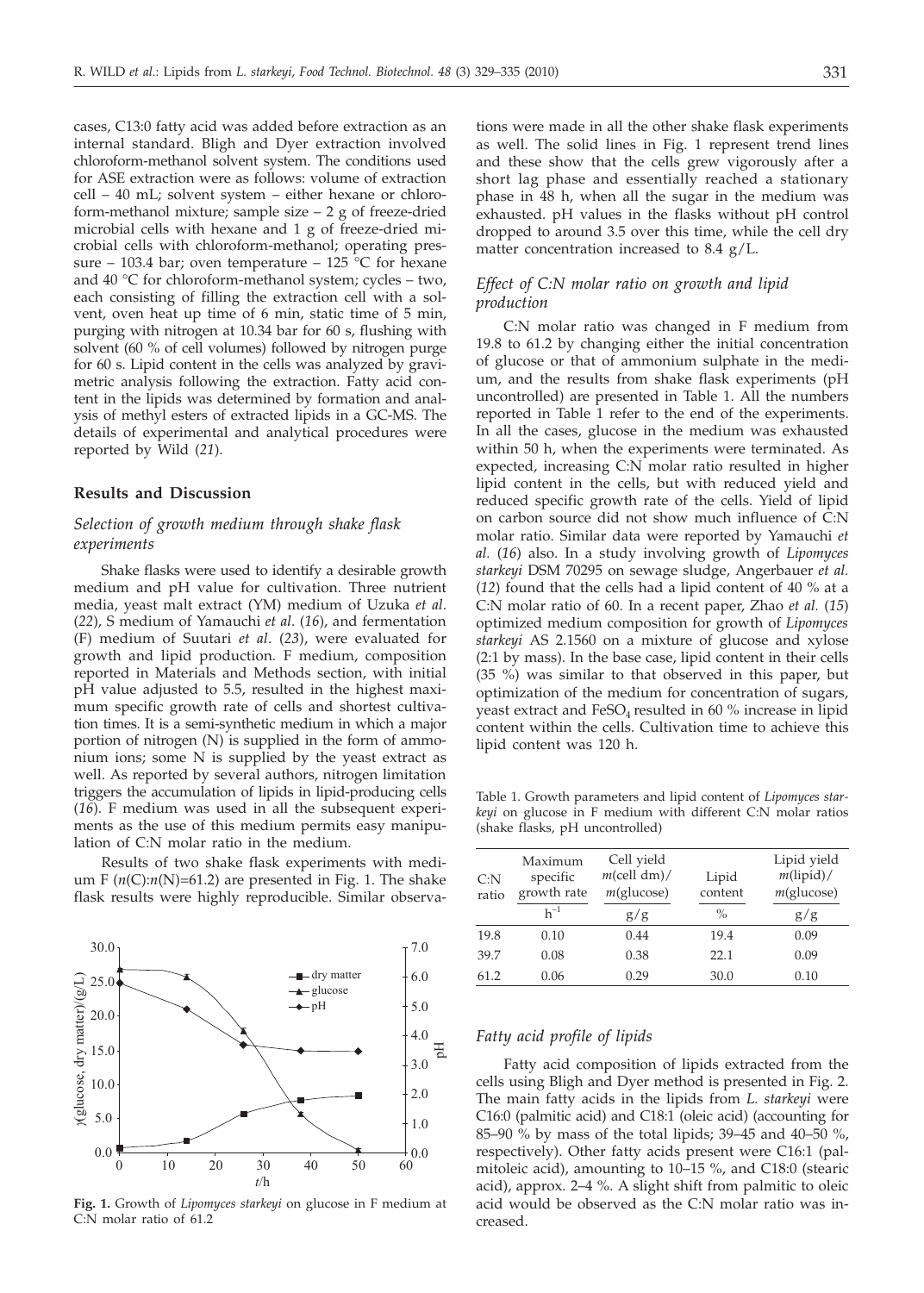



Lipid profiles in *Lipomyces starkeyi* and other cells have been reported by a number of researchers (*12*,*16*). Angerbauer *et al.* (*12*) reported lipid composition in *L. starkeyi* cells grown on sewage sludge; the main fatty acids were C16:0 (56 %), C16:1 (2 %), C18:0 (14 %), and C18:1 (26 %). Small amounts of C14:0 (myristic acid), C18:3 (linolenic acid), C20:0 (arachidic acid), C20:1 (gadoleic acid), C22:0 (behenic acid) were also present; these were all under 1 % by mass and mostly under 0.5 % by mass. The overall profile thus was similar to the findings observed in this work. Differences in the relative proportions of palmitic and oleic acids are perhaps due to the differences in carbon sources, medium composition, and duration of cultivation. Yamauchi *et al.* (*16*) reported fatty acid profile of lipids produced by *L. starkeyi* cells grown on ethanol in a fed-batch culture. These authors found that fatty acid composition in the cells undergoes change with time during fed-batch cultivation; fractions of C16:0 and C18:1 fatty acids in intracellular lipids increased with time up to 90 h. The fractions of C18:0 and C18:2 went down while that of C16:1 remained unchanged. C16:0 accounted for 28–32 % of all the fatty acids and C18:1 for 50–54 %. These percentages are similar to those found in this work.

#### *Batch vs. fed-batch operation of bioreactors*

Cells were cultivated in a 1-litre working volume stirred bioreactor in which agitation was set at 1000 rpm and aeration was 1 vvm. pH in the medium was controlled at 5.5 by the addition of 1 M NaOH solution. The experiments were carried out with F medium (*n*(C):*n*(N)= 61.2) and 30  $g/L$  of glucose in two ways. In the first, all the 30 g/L of glucose were added at the start of the experiment. In the second, it was added in five installments with each addition made when glucose concentration in broth was measured below 1 g/L. The results of these experiments are plotted in Fig. 3 and presented in Table 2. The fed-batch experiment was carried out to simulate the behaviour of cells when grown in the presence of low concentrations of carbon source. Glucose concentration remained below 9  $g/L$  throughout the fed-batch operation.



**Fig. 3.** Effect of carbon feeding on cell growth and glucose consumption in bioreactor cultivations

Table 2**.** Effect of carbon source and feeding strategy on growth and lipid production in a pH-controlled bioreactor

| Experiment        | C: N<br>ratio | Maximum<br>specific<br>growth rate | Lipid<br>content | Lipid yield<br>$m(lipid)$ /<br>$m$ (glucose) |  |
|-------------------|---------------|------------------------------------|------------------|----------------------------------------------|--|
|                   |               | $h^{-1}$                           | $\%$             | g/g                                          |  |
| glucose batch     | 61.2          | 0.08                               | 23.7             | 0.06                                         |  |
| glucose fed-batch | 61.2          | 0.10                               | 27.0             | 0.08                                         |  |
| starch batch      | 61.2          | 0.08                               | $40.3 \pm 3.6$   | $0.16 \pm 0.02$                              |  |

Although the growth behaviour of cells did not show any difference from that observed when all the glucose was added at the start (Fig. 3), the lipid content in cells and the lipid yield registered improvement (Table 2). These results point to a potentially desirable fed-batch operation for the production of lipids even when C:N molar ratio is predecided. This would also permit the manipulation of the C:N molar ratio in the broth as the cells are directed from growth to lipid accumulation. This would be in agreement with the observations of Yamauchi *et al.* (*16*), Pan *et al*. (*24*), and Li *et al.* (*10*), where fed-batch operation was extolled for production of microbial lipids. Yamauchi *et al.* (*16*) obtained cell density of 153 g/L with lipid content of 54 % (*m/V*) in fed-batch culture of *Lipomyces starkeyi* grown on ethanol for over 140 h. Li *et al.* (*10*) increased the lipid productivity in their efforts to produce lipids from yeast *Rhodosporidium toruloides* on glucose, by utilizing a flask fed-batch culture in which the final cell density was 151 g/L and lipid content was 48 %. A pilot-scale fed-batch culture resulted in cell density of 106.5 g/L, lipid content 67.5 %, and lipid productivity of  $0.54$  g/(L·h) in a 134-hour experiment. Pan *et al*. (*24*) obtained cell density of 185 g/L in 84-hour fed-batch culture of *Rhodotorula glutinis*.

# *Lipid production with soluble sweet potato starch as carbon source*

For starch as substrate, glucose  $(30 \text{ g/L})$  in F medium was replaced by an equivalent amount of starch (27.3 g/L). Soluble sweet potato starch obtained from Sigma Aldrich, St. Louis, MO, USA was used for this purpose. C:N molar ratio was maintained at 61.2. The results of the measurements of starch and cell dry mass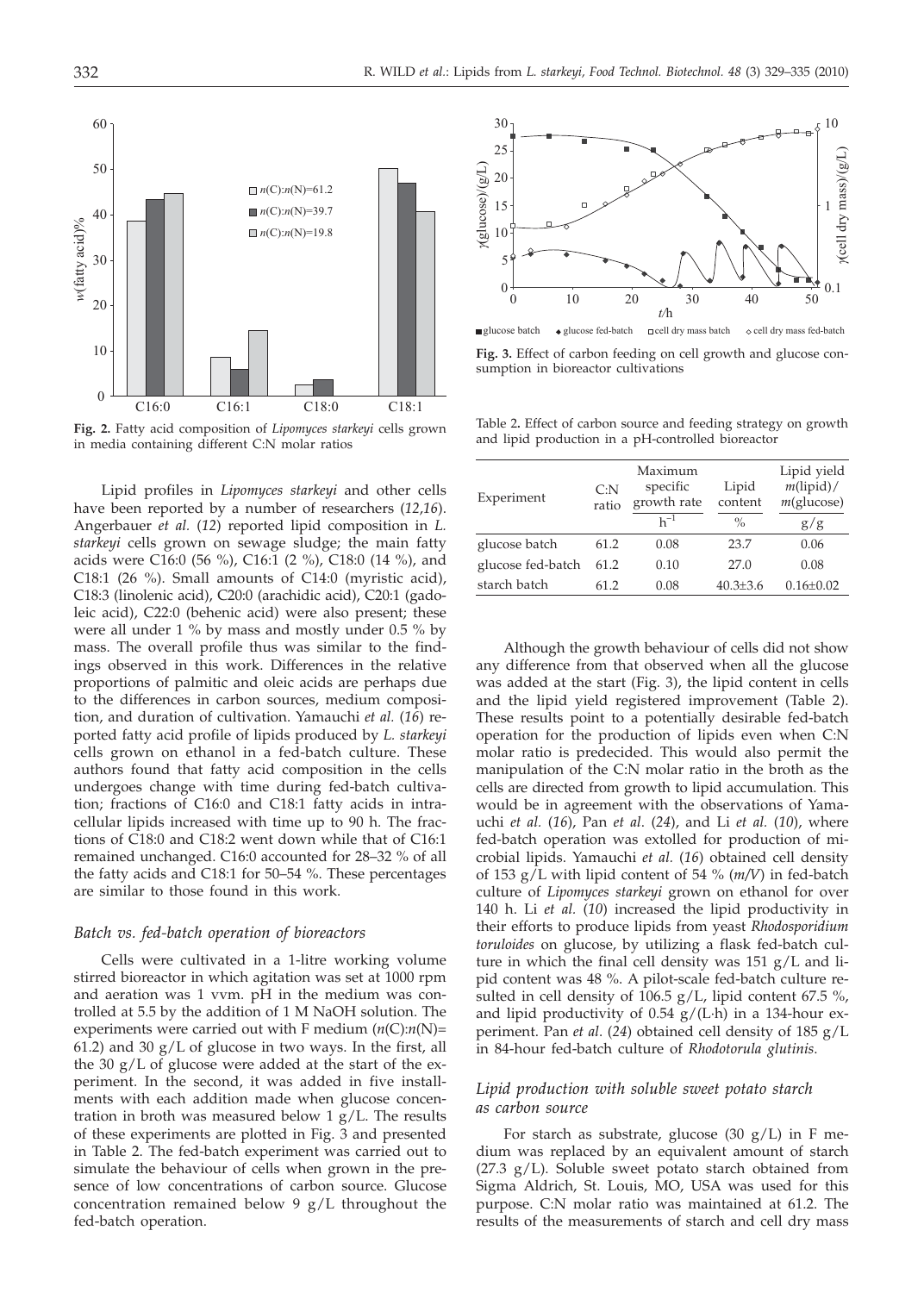concentrations during batch cultivation in a pH-controlled bioreactor are presented in Fig. 4.



**Fig. 4.** Concentration of starch and cell dry mass during growth of *Lipomyces starkeyi* on sweet potato starch in F medium (*n*(C): *n*(N)=61.2, pH=5.5)

Even though soluble starch was used in this work, some particulate solids were present at the start of the runs and these interfered with cell dry mass measurements. As a result, the dry mass measurements at the start of the experiments were inflated. After 24 h of the experiment, the starch particulates were not present. Based on these measurements,  $12 g/L$  were produced in 50 h from 27.3  $g/L$  of starch, suggesting a cell yield of 0.44  $g/g$ starch or 0.4 g/g glucose equivalent. All the starch, measured by iodine test, was gone within 30 h.

Concentrations of carbohydrates (glucose, maltose, and sucrose) found in the broth are presented in Fig. 5. The analysis of carbohydrates was conducted by HPLC and the peaks were identified using retention times of different carbohydrates. The profiles show typical patterns of intermediates of reaction (hydrolysis of starch and other carbohydrate polymers present in potato starch). None of these concentrations exceeded  $6 \frac{g}{L}$  during the cultivation, and all were reduced to zero within 50 h. It is important to note that sweet potato contains not only



**Fig. 5.** Concentrations of carbohydrates in the broth during the growth of *Lipomyces starkeyi* on sweet potato starch

starch, but also sugars that include glucose, fructose, maltose, and sucrose; sugar fraction in sweet potato ranges between 5 and 38 % on dry matter basis (*7*,*25*). The higher fractions are observed specially in Louisiana varieties of sweet potato (*7*) and most of it is present as sucrose.

The estimated cell growth and yield parameters with sweet potato starch are also listed in Table 2, along with those on glucose (batch and fed-batch). These data show that soluble sweet potato starch is an excellent substrate for production of microbial lipids by *Lipomyces starkeyi*. These observations with sweet potato starch are very interesting since the starch utilized in this work was not subjected to saccharification. Even though sugars are present in sweet potato, the fact that *Lipomyces starkeyi* utilized all the carbohydrates with high cell and lipid yields suggests that *Lipomyces starkeyi* may possess glycosidase activity. To the best of our knowledge, this is the first time that utilization of unsaccharified starch has been reported for cultivation of *Lipomyces starkeyi.* Moreover, the differences in cell and lipid yields with starch and glucose as substrates for the same C:N molar ratio in the medium are striking too. At the present stage, the reasons for this are not clear and further work involving analysis of additional intermediates, intracellular and extracellular enzymes, and cellular metabolism is underway. It has been reported that starch in sweet potato is easy to gelatinize, has a lower degree of polymerization, and does not retrograde easily (*7*). The role of these factors also needs follow-up.

# *Comparison of fatty acids in lipids produced from different processes*

Fatty acid profiles of lipids produced by cells grown on glucose (batch and fed-batch) and on sweet potato starch are presented in Fig. 6. As suggested earlier, it is suspected that maintaining the glucose concentrations low during cultivation of cells may have beneficial effect on cellular production of lipids and perhaps shift the fatty acid profile towards production of unsaturated fatty acids. The use of unsaccharified soluble potato starch as substrate also resulted in sugar concentrations below 5 g/L and, as in fed-batch experiments, it resulted not only in



**Fig. 6.** Fatty acid profile of lipids produced by *Lipomyces starkeyi* in bioreactor  $(n(C):n(N)=61.2)$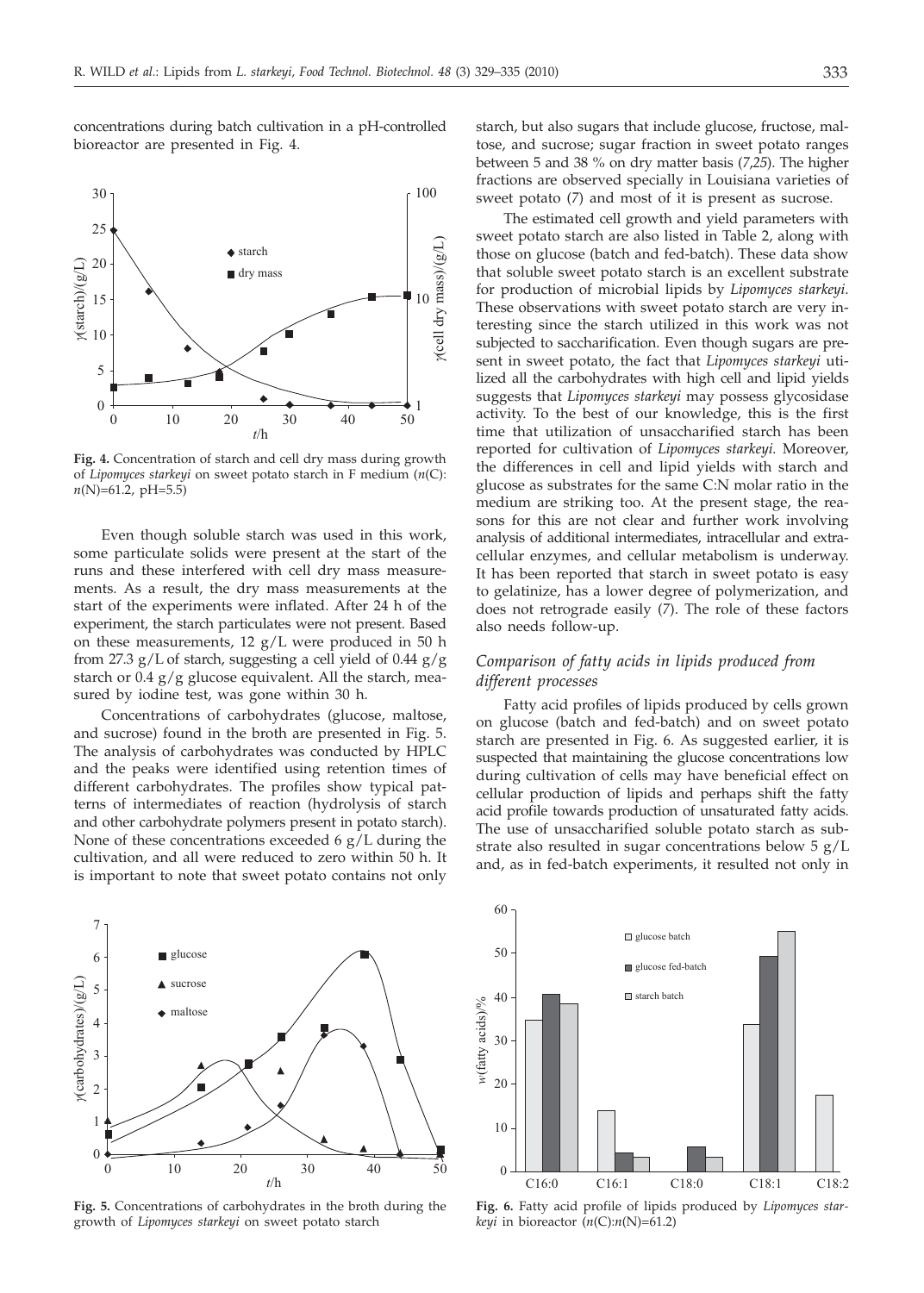high concentrations of C18:1, but also in increased lipid content in the cells. This issue needs further follow-up, perhaps in the form of true fed-batch experiments with glucose and/or continuous operation, and analysis of lipid metabolism in the cells. These experiments are currently being planned.

The fatty acid profile of lipids in *Lipomyces starkeyi* grown on starch is compared in Table 3 with those reported in published literature (*12,16,26,27*) for this cell as well as with the lipid profile of some common vegetable oils.

Table 3. Comparison of fatty acid profiles of lipids observed in this work with those reported in literature

| Lipid profiles of L. starkeyi on different substrates |       |       |       |       |       |                   |  |  |  |  |
|-------------------------------------------------------|-------|-------|-------|-------|-------|-------------------|--|--|--|--|
|                                                       |       | C16:0 | C18:0 | C16:1 | C18:1 | C18:2             |  |  |  |  |
| starch (this work)                                    | 39.0  | 3.0   | 3.0   | 55.0  |       |                   |  |  |  |  |
| sludge $(12)$                                         | 55.9  | 13.8  | 1.8   | 25.8  | 0.1   |                   |  |  |  |  |
| ethanol (16)                                          | 31.8  | 6.7   | 2.3   | 53.2  | 5.0   |                   |  |  |  |  |
| Lipid profiles of some common vegetable oils          |       |       |       |       |       |                   |  |  |  |  |
|                                                       | C16:0 | C18:0 | C20:0 | C18:1 | C18:2 | C <sub>18:3</sub> |  |  |  |  |
| palm(26)                                              | 47.90 | 4.23  |       | 37.00 | 9.07  |                   |  |  |  |  |
| corn $(27)$                                           | 11.67 | 1.85  | 0.24  | 25.16 | 60.60 | 0.48              |  |  |  |  |
| soybean (27)                                          | 11.75 | 3.15  | 0.00  | 23.26 | 55.53 | 6.31              |  |  |  |  |
| sunflower (27)                                        | 6.08  | 3.26  | 0.00  | 16.93 | 73.73 | 0.00              |  |  |  |  |

The lipid profile for starch-grown cells was similar to that of ethanol-grown cells as reported by Yamauchi *et al.* (*16*). In both cases, the unsaturated fatty acids comprised between 58 and 60 % and the rest were unsaturated. This, however, is quite different for sludge-grown cells reported by Angerbauer *et al.* (*12*), who found a preponderance (70 % by mass) of saturated fatty acids in the cellular lipids. This issue of the ratio of unsaturated to saturated fatty acids in the lipids is of great interest to biodiesel industry as it affects cloud point in the biodiesel strongly. In this respect, the fatty acid profile observed in this work points to characteristics of biodiesel between those obtained from plant oils (palm oil) and from vegetable oils (corn and soybean oils).

## **Conclusions**

The results presented here show that *Lipomyces starkeyi* NRRL Y11557 has a potential for production of microbial lipids from starchy substrates. High values of C:N molar ratio resulted in increased fraction of lipids in cells, but reduced growth rates and cell yields. The use of soluble potato starch as a carbon source resulted in higher cell yield as well as higher fraction of lipids in the cells. The *L. starkeyi* cells were able to utilize unsaccharified soluble potato starch. Lipids in *L. starkeyi* cells contained mainly C16:0 and C18:1 fatty acids. Growth on starch increased the fraction of C18:1 fatty acid in the cells, a feature that will be desirable for improved cloud point in biodiesels produced from these lipids.

#### **References**

- *1.* Oil: Crude and Petroleum Products Explained Use of Oil, US Energy Information Administration (EIA), Washington DC, USA (2010) (*http://tonto.eia.doe.gov/energyexplained/index. cfm?page=oil\_use*).
- *2.* International Energy Statistics: Biofuels Production, US Energy Information Administration (EIA), Washington DC, USA (2010) (*http://tonto.eia.doe.gov/cfapps/ipdbproject/iedindex3. cfm?tid=79*&*pid=80*&*aid=1*&*cid=r1,*&*syid=2004*&*eyid=2008*& *unit=TBPD*).
- *3.* Monthly Biodiesel Production Report: March 2009, DOE/ EIA-0642(2010/03), US Energy Information Administration (EIA), Washigton DC, USA (2010) (*http://www.eia.doe.gov/cneaf/ solar.renewables/page/biodiesel/biodiesel.pdf*).
- *4.* Farm Business Management, Farm Economics Facts & Opinions, FEFO 08–13 (2008) (*http://www.farmdoc.illinois.edu/ manage/newsletters/fefo08\_13/fefo08\_13.html*).
- *5.* Y. Sun, J. Cheng, Hydrolysis of lignocellulosic materials for ethanol production: A review, *Bioresour. Technol. 83* (2002) 1–11.
- *6.* Y. Chisti, Biodiesel from microalgae, *Biotechnol. Adv. 25* (2007) 294–306.
- *7.* J.A. Woolfe: *Sweet Potato: An Untapped Food Resource*, Cambridge University Press, New York, NY, USA (1992).
- *8.* A. Beopoulos, J. Cescut, R. Haddouche, J.L. Uribelarrea, C. Molina-Jouve, J.M. Nicaud, *Yarrowia lipolytica* as a model for bio-oil production, *Progr. Lipid Res. 48* (2009) 375–387.
- *9.* C. Ratledge, J.P. Wynn, The biochemistry and molecular biology of lipid accumulation in oleaginous microorganism, *Adv. Appl. Microbiol. 51* (2002) 1–51.
- *10.* Y. Li, Z. Zhao, F. Bai, High-density cultivation of oleaginous yeast *Rhodosporidium toruloides* Y4 in fed-batch culture, *Enzyme Microb. Technol. 41* (2007) 312–317.
- *11.* J.B.M. Rattray, A. Schibeci, D.K. Kidby, Lipids of yeasts, *Bacteriol. Rev. 39* (1975) 197–231.
- *12.* C. Angerbauer, M. Siebenhofer, M. Mittelbach, G.M. Guebitz, Conversion of sewage sludge into lipids by *Lipomyces starkeyi* for biodiesel production, *Bioresour. Technol. 99* (2008) 3051–3056.
- *13.* T. Naganuma, Y. Uzuka, K. Tanaka, Physiological factors affecting total cell number and lipid content of the yeast *Lipomyces starkeyi*, *J. Gen. Appl. Microbiol. 31* (1985) 29–37.
- *14.* Y. Uzuka, T. Kanamori, T. Koga, K. Tanaka, T. Naganuma, Isolation and chemical composition of intracellular oil globules from the yeast *Lipomyces starkeyi, J. Gen. Appl. Microbiol. 21* (1975) 157–168.
- *15.* X. Zhao, X. Kong, Y. Hua, B. Feng, Z. Zhao, Medium optimization for lipid production through co-fermentation of glucose and xylose by the oleaginous yeast *Lipomyces starkeyi*, *Eur. J. Lipid Sci. Technol. 110* (2008) 405–412.
- *16.* H. Yamauchi, H. Mori, T. Kobayashi, S. Shimizu, Mass production of lipids by *Lipomyces starkeyi* in microcomputer- -aided fed-batch culture, *J. Ferment. Technol. 61* (1983) 275– 280.
- *17.* P. Akhtar, J.I. Gray, A. Asghar, Synthesis of lipids by certain yeast strains grown on whey permeate, *J. Food Lipids, 5* (1998) 283–297.
- *18.* I. Spencer-Martins, N. van Uden, Yields of yeast growth on starch, *Eur. J. Appl. Microbiol. 4* (1977) 29–35.
- *19.* J. Bader, B. Neumann, K. Schwab, M.K. Popovic, C. Scheler, R. Bajpai, Alpha-amylase production in fed batch cultivation of *Bacillus caldolyticus*: An interpretation of fermentation course using 2-D gel electrophoresis, *Chem. Biochem. Eng. Q. 20* (2006) 413–420.
- *20.* J. Folch, M. Lees, G.H.S. Stanley, A simple method for the isolation and purification of total lipids from animal tissues, *J. Biol. Chem. 226* (1957) 497–509.
- *21.* R. Wild, Lipids from *Lipomyces starkeyi* Production and characterization, Diploma Thesis submitted to Beuth University of Applied Sciences, Berlin, Germany (2009).